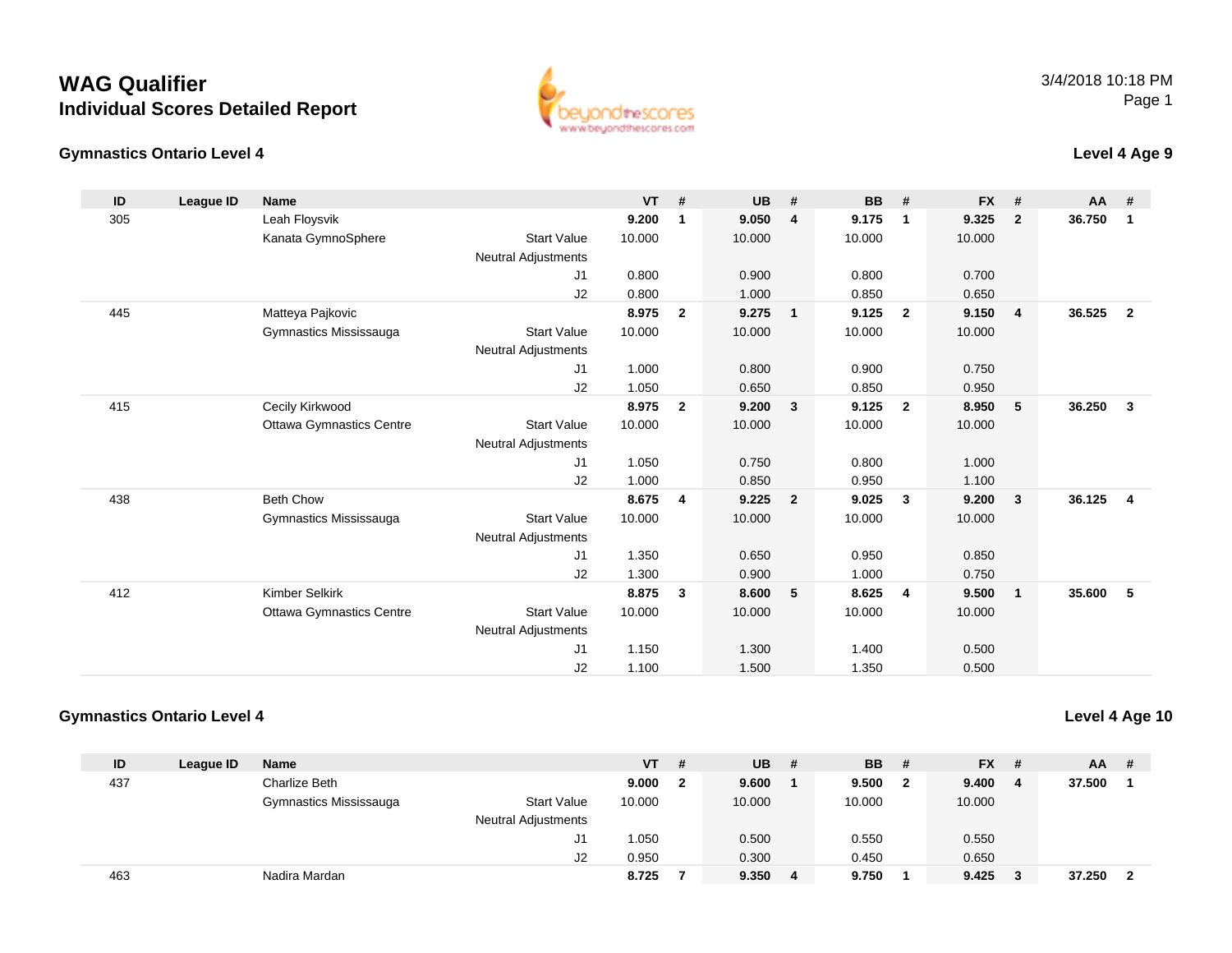

|     | Toronto Premier Gym Club            | <b>Start Value</b><br>Neutral Adjustments | 10.000         |                | 10.000         |                | 10.000         |                         | 10.000         |                         |        |                |
|-----|-------------------------------------|-------------------------------------------|----------------|----------------|----------------|----------------|----------------|-------------------------|----------------|-------------------------|--------|----------------|
|     |                                     | J1                                        | 1.250          |                | 0.600          |                | 0.250          |                         | 0.600          |                         |        |                |
|     |                                     | J2                                        | 1.300          |                | 0.700          |                | 0.250          |                         | 0.550          |                         |        |                |
| 414 | Madeline Milan                      |                                           | 8.300          | 8              | 9.375          | $\mathbf{3}$   | 9.400          | $\overline{\mathbf{3}}$ | 9.750          | $\overline{\mathbf{2}}$ | 36.825 | $\mathbf{3}$   |
|     | <b>Ottawa Gymnastics Centre</b>     | <b>Start Value</b>                        | 10.000         |                | 10.000         |                | 10.000         |                         | 10.000         |                         |        |                |
|     |                                     | <b>Neutral Adjustments</b>                |                |                |                |                |                |                         |                |                         |        |                |
|     |                                     | J1                                        | 1.800          |                | 0.600          |                | 0.550          |                         | 0.250          |                         |        |                |
|     |                                     | J2                                        | 1.600          |                | 0.650          |                | 0.650          |                         | 0.250          |                         |        |                |
| 439 | Tanya Echavarria                    |                                           | 8.800          | 5              | 9.500          | $\overline{2}$ | 9.150          | $\overline{4}$          | 9.325          | 6                       | 36.775 | $\overline{4}$ |
|     | Gymnastics Mississauga              | <b>Start Value</b>                        | 10.000         |                | 10.000         |                | 10.000         |                         | 10.000         |                         |        |                |
|     |                                     | <b>Neutral Adjustments</b>                |                |                |                |                |                |                         |                |                         |        |                |
|     |                                     | J1                                        | 1.200          |                | 0.600          |                | 0.950          |                         | 0.650          |                         |        |                |
|     |                                     | J2                                        | 1.200          |                | 0.400          |                | 0.750          |                         | 0.700          |                         |        |                |
| 441 | Abigail Hodgson                     |                                           | 8.850          | 4              | 9.375          | $\mathbf{3}$   | 9.100          | 5                       | 9.350          | 5                       | 36.675 | - 5            |
|     | Gymnastics Mississauga              | <b>Start Value</b>                        | 10.000         |                | 10.000         |                | 10.000         |                         | 10.000         |                         |        |                |
|     |                                     | <b>Neutral Adjustments</b>                |                |                |                |                |                |                         |                |                         |        |                |
|     |                                     | J1                                        | 1.200          |                | 0.600          |                | 0.900          |                         | 0.700          |                         |        |                |
|     |                                     | J2                                        | 1.100          |                | 0.650          |                | 0.900          |                         | 0.600          |                         |        |                |
| 419 | Ava Coons                           |                                           | 8.725          | $\overline{7}$ | 9.075          | 6              | 8.900          | 6                       | 9.225          | $\overline{7}$          | 35.925 | - 6            |
|     | <b>Ottawa Gymnastics Centre</b>     | <b>Start Value</b>                        | 10.000         |                | 10.000         |                | 10.000         |                         | 10.000         |                         |        |                |
|     |                                     | <b>Neutral Adjustments</b>                |                |                |                |                |                |                         |                |                         |        |                |
|     |                                     | J1                                        | 1.350          |                | 0.900          |                | 1.200          |                         | 0.850          |                         |        |                |
|     |                                     | J2                                        | 1.200          |                | 0.950          |                | 1.000          |                         | 0.700          |                         |        |                |
| 421 | Jacinda Sutherland                  |                                           | 8.950          | $\mathbf{3}$   | 9.050          | $\overline{7}$ | 8.825          | 9                       | 9.025          | 13                      | 35.850 | $\overline{7}$ |
|     | <b>Brantford Gymnastics Academy</b> | <b>Start Value</b>                        | 10.000         |                | 10.000         |                | 10.000         |                         | 10.000         |                         |        |                |
|     |                                     | <b>Neutral Adjustments</b>                |                |                |                |                |                |                         |                |                         |        |                |
|     |                                     | J1                                        | 1.000          |                | 0.900          |                | 1.300          |                         | 0.950          |                         |        |                |
|     |                                     | J2                                        | 1.100          |                | 1.000          |                | 1.050          |                         | 1.000          |                         |        |                |
| 440 | <b>Talia Evans</b>                  |                                           | 8.950          | 3              | 8.500          | 9              | 8.850          | 8                       | 9.175          | 8                       | 35.475 | 8              |
|     | Gymnastics Mississauga              | <b>Start Value</b>                        | 10.000         |                | 10.000         |                | 10.000         |                         | 10.000         |                         |        |                |
|     |                                     | <b>Neutral Adjustments</b>                |                |                |                |                |                |                         |                |                         |        |                |
|     |                                     | J1<br>J2                                  | 1.100<br>1.000 |                | 1.500<br>1.500 |                | 1.200<br>1.100 |                         | 0.850<br>0.800 |                         |        |                |
| 426 | Anna Gill                           |                                           | 8.725          | $\overline{7}$ | 8.700          | 8              | 8.875          | $\overline{7}$          | 9.075 11       |                         | 35.375 | 9              |
|     | <b>Brockville</b>                   | <b>Start Value</b>                        | 10.000         |                | 10.000         |                | 10.000         |                         | 10.000         |                         |        |                |
|     |                                     | <b>Neutral Adjustments</b>                |                |                |                |                |                |                         |                |                         |        |                |
|     |                                     | J1                                        | 1.350          |                | 1.400          |                | 1.050          |                         | 0.950          |                         |        |                |
|     |                                     | J2                                        | 1.200          |                | 1.200          |                | 1.200          |                         | 0.900          |                         |        |                |
| 448 | Anaya Walli                         |                                           | 8.050          | 9              | 9.150          | 5              | 8.900          | 6                       | 9.125          | 10                      | 35.225 | 10             |
|     |                                     |                                           |                |                |                |                |                |                         |                |                         |        |                |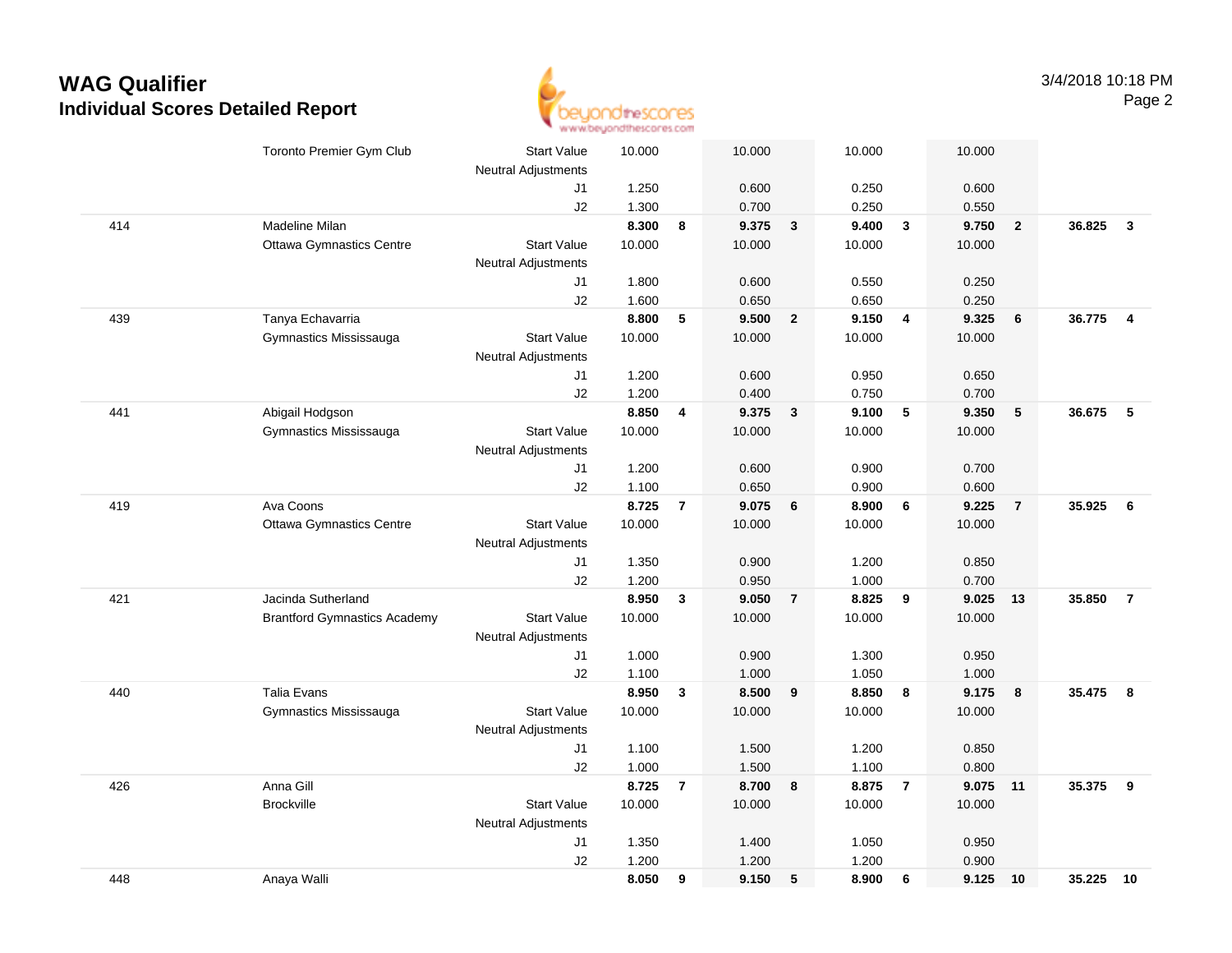

|     | Gymnastics Mississauga          | <b>Start Value</b><br><b>Neutral Adjustments</b> | 10.000 |              | 10.000   |    | 10.000   |                | 10.000 |    |           |  |
|-----|---------------------------------|--------------------------------------------------|--------|--------------|----------|----|----------|----------------|--------|----|-----------|--|
|     |                                 | J1                                               |        |              |          |    |          |                |        |    |           |  |
|     |                                 |                                                  | 1.900  |              | 0.800    |    | 1.200    |                | 0.900  |    |           |  |
|     |                                 | J2                                               | 2.000  |              | 0.900    |    | 1.000    |                | 0.850  |    |           |  |
| 424 | Charlotte Coggan                |                                                  | 8.750  | 6            | 8.150    | 10 | 8.875    | $\overline{7}$ | 9.050  | 12 | 34.825 11 |  |
|     | <b>Brockville</b>               | <b>Start Value</b>                               | 10.000 |              | 10.000   |    | 10.000   |                | 10.000 |    |           |  |
|     |                                 | <b>Neutral Adjustments</b>                       |        |              |          |    |          |                |        |    |           |  |
|     |                                 | J1                                               | 1.200  |              | 1.900    |    | 1.250    |                | 0.900  |    |           |  |
|     |                                 | J2                                               | 1.300  |              | 1.800    |    | 1.000    |                | 1.000  |    |           |  |
| 431 | Makayla Patterson               |                                                  | 9.325  | $\mathbf{1}$ | 7.350 11 |    | 8.650    | 10             | 9.150  | 9  | 34.475 12 |  |
|     | <b>Brockville</b>               | <b>Start Value</b>                               | 10.000 |              | 10.000   |    | 10.000   |                | 10.000 |    |           |  |
|     |                                 | Neutral Adjustments                              |        |              |          |    |          |                |        |    |           |  |
|     |                                 | J1                                               | 0.700  |              | 2.600    |    | 1.200    |                | 0.900  |    |           |  |
|     |                                 | J2                                               | 0.650  |              | 2.700    |    | 1.500    |                | 0.800  |    |           |  |
| 413 | Hazel Perry                     |                                                  | 7.000  | 10           | 8.700    | 8  | 8.600    | 11             | 9.800  | 1  | 34.100 13 |  |
|     | <b>Ottawa Gymnastics Centre</b> | <b>Start Value</b>                               | 10.000 |              | 10.000   |    | 10.000   |                | 10.000 |    |           |  |
|     |                                 | <b>Neutral Adjustments</b>                       |        |              |          |    | $-0.100$ |                |        |    |           |  |
|     |                                 | J1                                               | 3.000  |              | 1.300    |    | 1.300    |                | 0.200  |    |           |  |
|     |                                 | J <sub>2</sub>                                   | 3.000  |              | 1.300    |    | 1.300    |                | 0.200  |    |           |  |
|     |                                 |                                                  |        |              |          |    |          |                |        |    |           |  |

### **Gymnastics Ontario Level 4**

| ID  | League ID | Name                     |                            | <b>VT</b> | #   | <b>UB</b> | #                       | <b>BB</b> | #                       | <b>FX</b> | #              | $AA$ # |                |
|-----|-----------|--------------------------|----------------------------|-----------|-----|-----------|-------------------------|-----------|-------------------------|-----------|----------------|--------|----------------|
| 452 |           | Erin Ledford             |                            | 9.050     | 5   | 9.650     | $\overline{\mathbf{2}}$ | 9.225     | 5                       | 9.675     | 1              | 37.600 |                |
|     |           | Kingston Gymnastics      | <b>Start Value</b>         | 10.000    |     | 10.000    |                         | 10.000    |                         | 10.000    |                |        |                |
|     |           |                          | <b>Neutral Adjustments</b> |           |     |           |                         |           |                         |           |                |        |                |
|     |           |                          | J1                         | 0.900     |     | 0.400     |                         | 0.750     |                         | 0.350     |                |        |                |
|     |           |                          | J2                         | 1.000     |     | 0.300     |                         | 0.800     |                         | 0.300     |                |        |                |
| 453 |           | Rebekah D'Souza          |                            | 9.200     | - 1 | 9.600     | $\overline{\mathbf{3}}$ | 9.200     | -6                      | 9.600     | $\overline{2}$ | 37.600 |                |
|     |           | Kingston Gymnastics      | <b>Start Value</b>         | 10.000    |     | 10.000    |                         | 10.000    |                         | 10.000    |                |        |                |
|     |           |                          | <b>Neutral Adjustments</b> |           |     |           |                         |           |                         |           |                |        |                |
|     |           |                          | J <sub>1</sub>             | 0.800     |     | 0.450     |                         | 0.900     |                         | 0.400     |                |        |                |
|     |           |                          | J2                         | 0.800     |     | 0.350     |                         | 0.700     |                         | 0.400     |                |        |                |
| 458 |           | McKenzie Brodeur         |                            | 9.125     | -4  | 9.450     | $\overline{\mathbf{4}}$ | 9.400     | $\overline{\mathbf{1}}$ | 9.475     | 3              | 37.450 | $\overline{2}$ |
|     |           | Loyalist Gymnastics Club | <b>Start Value</b>         | 10.000    |     | 10.000    |                         | 10.000    |                         | 10.000    |                |        |                |
|     |           |                          | <b>Neutral Adjustments</b> |           |     |           |                         |           |                         |           |                |        |                |
|     |           |                          | J <sub>1</sub>             | 0.850     |     | 0.500     |                         | 0.700     |                         | 0.600     |                |        |                |
|     |           |                          | J2                         | 0.900     |     | 0.600     |                         | 0.500     |                         | 0.450     |                |        |                |
| 457 |           | Ava Benn                 |                            | 8.950     | -6  | 9.775     | $\overline{1}$          | 9.300     | -4                      | 9.200     | 5              | 37.225 | 3              |

### **Level 4 Age 13**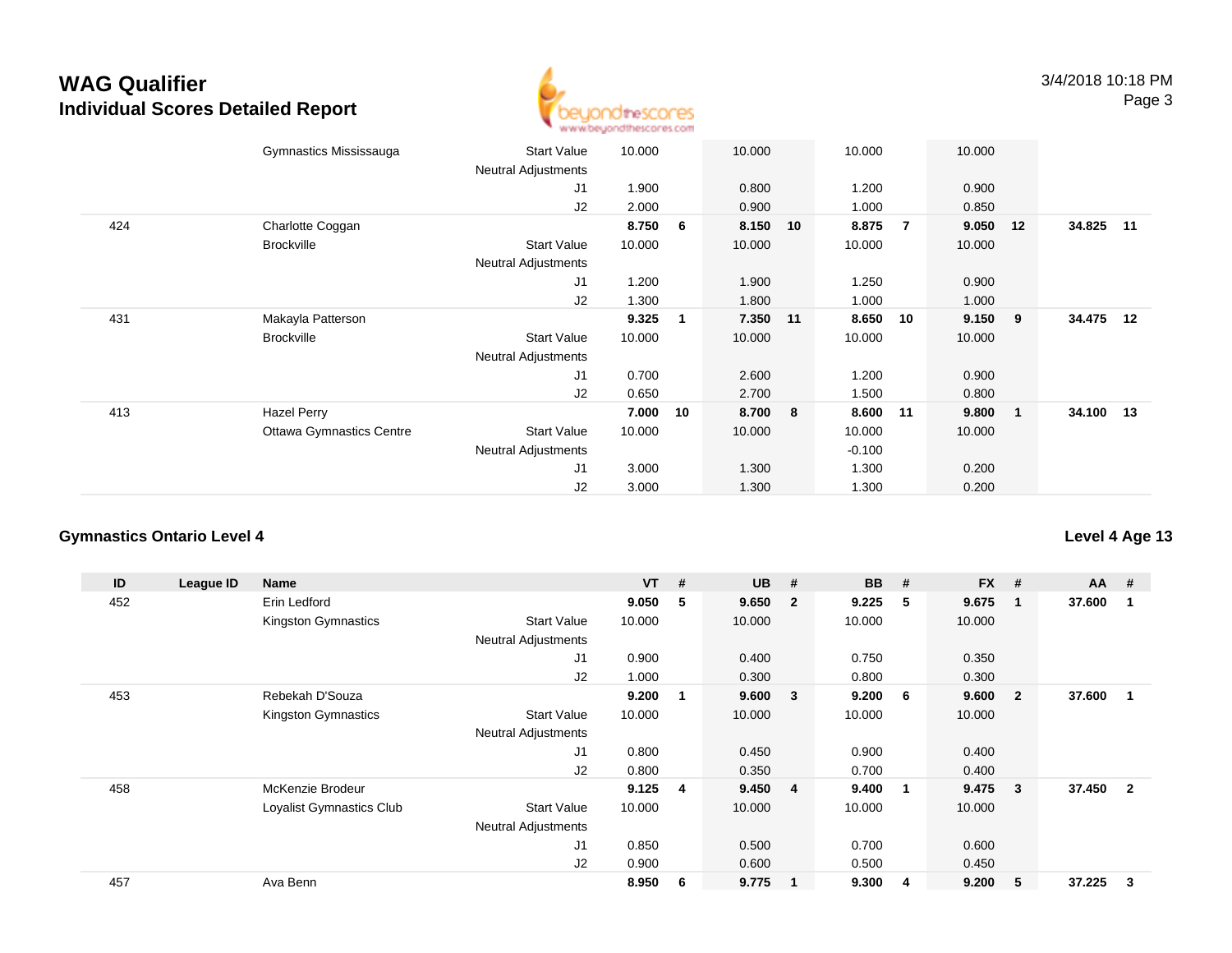

|     | Loyalist Gymnastics Club        | <b>Start Value</b><br>Neutral Adjustments | 10.000 |                | 10.000 |                 | 10.000   |                         | 10.000 |                |        |                |
|-----|---------------------------------|-------------------------------------------|--------|----------------|--------|-----------------|----------|-------------------------|--------|----------------|--------|----------------|
|     |                                 | J1                                        | 1.000  |                | 0.300  |                 | 0.800    |                         | 0.750  |                |        |                |
|     |                                 | J2                                        | 1.100  |                | 0.150  |                 | 0.600    |                         | 0.850  |                |        |                |
| 468 | Lyndsay Fleming                 |                                           | 8.925  | $\overline{7}$ | 9.050  | $\overline{7}$  | 9.375    | $\overline{2}$          | 9.100  | 6              | 36.450 | $\overline{4}$ |
|     | Smiths Falls Gym Stars          | <b>Start Value</b>                        | 10.000 |                | 10.000 |                 | 10.000   |                         | 10.000 |                |        |                |
|     |                                 | <b>Neutral Adjustments</b>                |        |                |        |                 |          |                         |        |                |        |                |
|     |                                 | J1                                        | 1.150  |                | 1.000  |                 | 0.600    |                         | 0.850  |                |        |                |
|     |                                 | J2                                        | 1.000  |                | 0.900  |                 | 0.650    |                         | 0.950  |                |        |                |
| 418 | Rebecca Czerny                  |                                           | 8.250  | 9              | 9.375  | $6\overline{6}$ | 9.350    | $\overline{\mathbf{3}}$ | 9.075  | $\overline{7}$ | 36.050 | - 5            |
|     | <b>Ottawa Gymnastics Centre</b> | <b>Start Value</b>                        | 10.000 |                | 10.000 |                 | 10.000   |                         | 10.000 |                |        |                |
|     |                                 | Neutral Adjustments                       |        |                |        |                 |          |                         |        |                |        |                |
|     |                                 | J1                                        | 1.800  |                | 0.650  |                 | 0.700    |                         | 0.950  |                |        |                |
|     |                                 | J2                                        | 1.700  |                | 0.600  |                 | 0.600    |                         | 0.900  |                |        |                |
| 469 | Keira MacMullin                 |                                           | 9.175  | $\overline{2}$ | 8.250  | 9               | 8.975    | $\overline{7}$          | 9.450  | $\overline{4}$ | 35.850 | 6              |
|     | Smiths Falls Gym Stars          | <b>Start Value</b>                        | 10.000 |                | 10.000 |                 | 10.000   |                         | 10.000 |                |        |                |
|     |                                 | <b>Neutral Adjustments</b>                |        |                |        |                 | $-0.100$ |                         |        |                |        |                |
|     |                                 | J1                                        | 0.950  |                | 1.800  |                 | 0.850    |                         | 0.550  |                |        |                |
|     |                                 | J2                                        | 0.700  |                | 1.700  |                 | 1.000    |                         | 0.550  |                |        |                |
| 427 | Rosalie Gosselin                |                                           | 8.850  | 8              | 8.400  | 8               | 8.550    | 8                       | 9.075  | $\overline{7}$ | 34.875 | $\overline{7}$ |
|     | <b>Brockville</b>               | <b>Start Value</b>                        | 10.000 |                | 10.000 |                 | 10.000   |                         | 10.000 |                |        |                |
|     |                                 | Neutral Adjustments                       |        |                |        |                 | $-0.100$ |                         |        |                |        |                |
|     |                                 | J1                                        | 1.100  |                | 1.450  |                 | 1.300    |                         | 0.850  |                |        |                |
|     |                                 | J2                                        | 1.200  |                | 1.750  |                 | 1.400    |                         | 1.000  |                |        |                |
| 449 | <b>Hailey Malloch</b>           |                                           | 9.150  | $\mathbf{3}$   | 9.400  | 5               | 7.975    | 9                       | 7.850  | 8              | 34.375 | $_{\rm 8}$     |
|     | Kanata GymnoSphere              | <b>Start Value</b>                        | 10.000 |                | 10.000 |                 | 10.000   |                         | 10.000 |                |        |                |
|     |                                 | <b>Neutral Adjustments</b>                |        |                |        |                 | $-0.100$ |                         |        |                |        |                |
|     |                                 | J1                                        | 0.900  |                | 0.500  |                 | 2.050    |                         | 2.150  |                |        |                |
|     |                                 | J2                                        | 0.800  |                | 0.700  |                 | 1.800    |                         | 2.150  |                |        |                |

### **Gymnastics Ontario Level 4**

**Level 4 Age 11**

| ID  | League ID | <b>Name</b>              |                            | VT     | # | UB.    |   | <b>BB</b> | - # | $FX$ #  | <b>AA</b> | - #            |
|-----|-----------|--------------------------|----------------------------|--------|---|--------|---|-----------|-----|---------|-----------|----------------|
| 464 |           | Sienna Mohadeb-Garfunkel |                            | 9.000  | 2 | 9.400  | 3 | 9.450     |     | 9.175 5 | 37.025    |                |
|     |           | Toronto Premier Gym Club | <b>Start Value</b>         | 10.000 |   | 10.000 |   | 10.000    |     | 10.000  |           |                |
|     |           |                          | <b>Neutral Adjustments</b> |        |   |        |   |           |     |         |           |                |
|     |           |                          | J1                         | 1.000  |   | 0.650  |   | 0.600     |     | 0.850   |           |                |
|     |           |                          | J2                         | 1.000  |   | 0.550  |   | 0.500     |     | 0.800   |           |                |
| 422 |           | Alexandra Mancuso        |                            | 8.800  | 6 | 8.950  |   | 9.275     | 3   | 9.575   | 36,600    | $\overline{2}$ |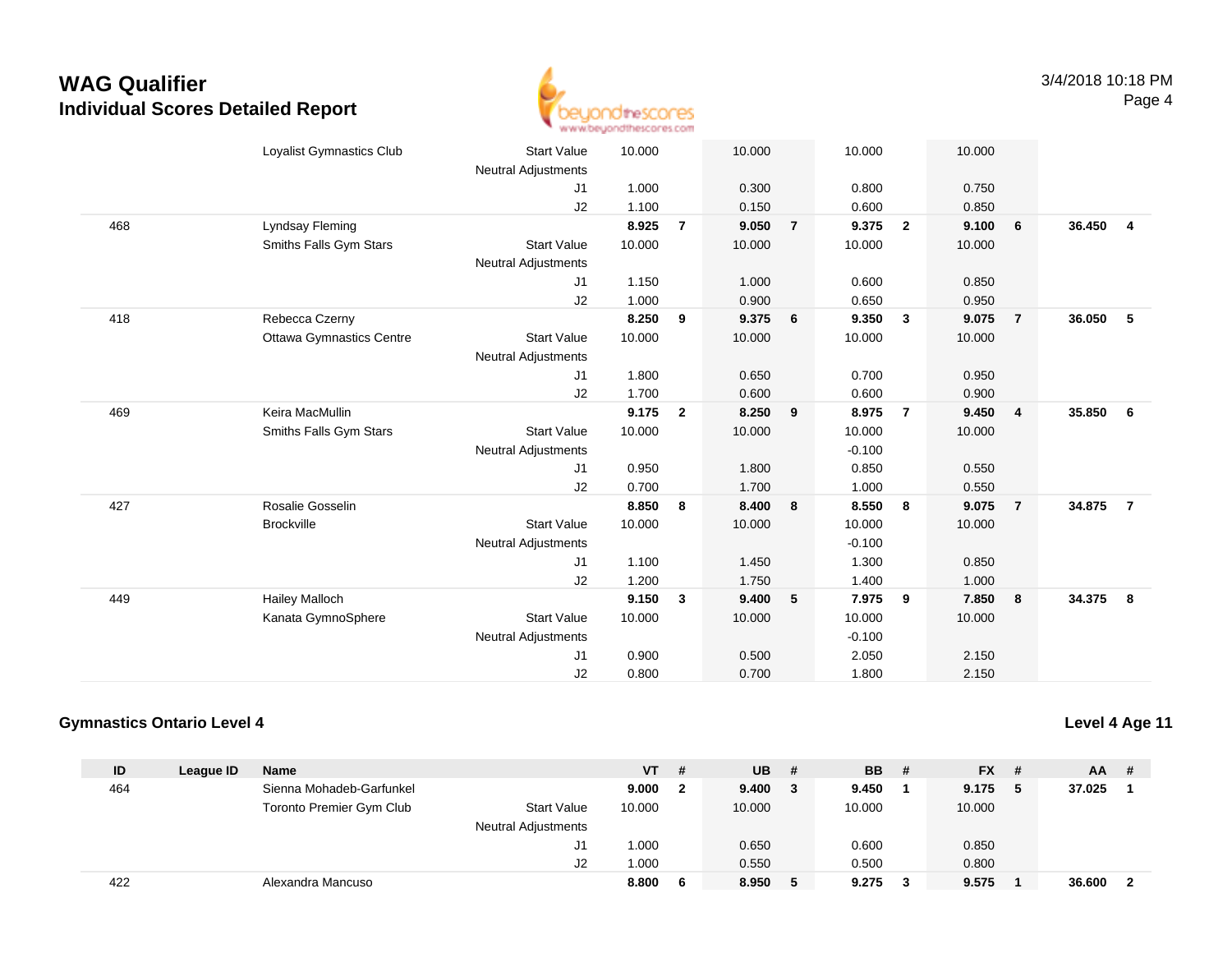

|     | <b>Brantford Gymnastics Academy</b> | <b>Start Value</b>         | 10.000 |                | 10.000 |                | 10.000   |                          | 10.000   |                         |        |                         |
|-----|-------------------------------------|----------------------------|--------|----------------|--------|----------------|----------|--------------------------|----------|-------------------------|--------|-------------------------|
|     |                                     | <b>Neutral Adjustments</b> |        |                |        |                |          |                          |          |                         |        |                         |
|     |                                     | J1                         | 1.200  |                | 1.100  |                | 0.750    |                          | 0.450    |                         |        |                         |
|     |                                     | J2                         | 1.200  |                | 1.000  |                | 0.700    |                          | 0.400    |                         |        |                         |
| 466 | Haileigh Brown                      |                            | 8.950  | $\mathbf{3}$   | 8.775  | $\overline{7}$ | 9.050    | $\overline{\phantom{0}}$ | 9.450    | $\overline{2}$          | 36.225 | $\mathbf{3}$            |
|     | Smiths Falls Gym Stars              | <b>Start Value</b>         | 10.000 |                | 10.000 |                | 10.000   |                          | 10.000   |                         |        |                         |
|     |                                     | <b>Neutral Adjustments</b> |        |                |        |                | $-0.100$ |                          |          |                         |        |                         |
|     |                                     | J1                         | 1.100  |                | 1.200  |                | 0.950    |                          | 0.550    |                         |        |                         |
|     |                                     | J2                         | 1.000  |                | 1.250  |                | 0.750    |                          | 0.550    |                         |        |                         |
| 432 | Anne Sophie Ramirez                 |                            | 8.825  | 5              | 9.525  | $\overline{2}$ | 9.025    | - 6                      | 8.750    | 8                       | 36.125 | $\overline{\mathbf{4}}$ |
|     | <b>Brockville</b>                   | <b>Start Value</b>         | 10.000 |                | 10.000 |                | 10.000   |                          | 10.000   |                         |        |                         |
|     |                                     | <b>Neutral Adjustments</b> |        |                |        |                |          |                          |          |                         |        |                         |
|     |                                     | J1                         | 1.150  |                | 0.500  |                | 1.050    |                          | 1.250    |                         |        |                         |
|     |                                     | J2                         | 1.200  |                | 0.450  |                | 0.900    |                          | 1.250    |                         |        |                         |
| 455 | Claire Allen                        |                            | 9.050  | $\mathbf{1}$   | 9.600  | $\mathbf{1}$   | 8.625    | $\overline{\mathbf{9}}$  | 8.650    | 9                       | 35.925 | - 5                     |
|     | Loyalist Gymnastics Club            | <b>Start Value</b>         | 10.000 |                | 10.000 |                | 10.000   |                          | 10.000   |                         |        |                         |
|     |                                     | <b>Neutral Adjustments</b> |        |                |        |                |          |                          |          |                         |        |                         |
|     |                                     | J1                         | 1.000  |                | 0.450  |                | 1.350    |                          | 1.350    |                         |        |                         |
|     |                                     | J2                         | 0.900  |                | 0.350  |                | 1.400    |                          | 1.350    |                         |        |                         |
| 417 | <b>Millie Drew</b>                  |                            | 8.300  | 9              | 8.900  | 6              | 9.350    | $\overline{2}$           | 9.325    | $\overline{\mathbf{4}}$ | 35.875 | 6                       |
|     | <b>Ottawa Gymnastics Centre</b>     | <b>Start Value</b>         | 10.000 |                | 10.000 |                | 10.000   |                          | 10.000   |                         |        |                         |
|     |                                     | Neutral Adjustments        |        |                |        |                | $-0.100$ |                          |          |                         |        |                         |
|     |                                     | J1                         | 1.700  |                | 1.100  |                | 0.650    |                          | 0.750    |                         |        |                         |
|     |                                     | J2                         | 1.700  |                | 1.100  |                | 0.450    |                          | 0.600    |                         |        |                         |
| 444 | Joanna Lee                          |                            | 8.825  | 5              | 9.000  | 4              | 9.000    | $\overline{7}$           | 8.875    | $\overline{7}$          | 35.700 | $\overline{7}$          |
|     | Gymnastics Mississauga              | <b>Start Value</b>         | 10.000 |                | 10.000 |                | 10.000   |                          | 10.000   |                         |        |                         |
|     |                                     | Neutral Adjustments        |        |                |        |                |          |                          |          |                         |        |                         |
|     |                                     | J1                         | 1.250  |                | 1.000  |                | 1.100    |                          | 1.250    |                         |        |                         |
|     |                                     | J2                         | 1.100  |                | 1.000  |                | 0.900    |                          | 1.000    |                         |        |                         |
| 471 | Rylee Warner                        |                            | 8.850  | 4              | 8.350  | 8              | 9.000    | $\overline{7}$           | 9.375    | $\mathbf{3}$            | 35.575 | 8                       |
|     | Smiths Falls Gym Stars              | <b>Start Value</b>         | 10.000 |                | 10.000 |                | 10.000   |                          | 10.000   |                         |        |                         |
|     |                                     | <b>Neutral Adjustments</b> |        |                |        |                |          |                          |          |                         |        |                         |
|     |                                     | J1                         | 1.200  |                | 1.500  |                | 1.100    |                          | 0.650    |                         |        |                         |
|     |                                     | J2                         | 1.100  |                | 1.800  |                | 0.900    |                          | 0.600    |                         |        |                         |
| 403 | Kyra Oehling                        |                            | 8.625  | $\overline{7}$ | 8.200  | 9              | 9.250    | $\overline{4}$           | 8.550    | 10                      | 34.625 | 9                       |
|     | <b>GCGC Gymnastics</b>              | <b>Start Value</b>         | 10.000 |                | 10.000 |                | 10.000   |                          | 10.000   |                         |        |                         |
|     |                                     | <b>Neutral Adjustments</b> |        |                |        |                |          |                          |          |                         |        |                         |
|     |                                     | J1                         | 1.400  |                | 1.650  |                | 0.700    |                          | 1.550    |                         |        |                         |
|     |                                     | J2                         | 1.350  |                | 1.950  |                | 0.800    |                          | 1.350    |                         |        |                         |
| 472 | Sarah Tippeneskum                   |                            | 8.600  | 8              | 8.950  | 5              | 8.675    | 8                        | 8.325 11 |                         | 34.550 | 10                      |
|     |                                     |                            |        |                |        |                |          |                          |          |                         |        |                         |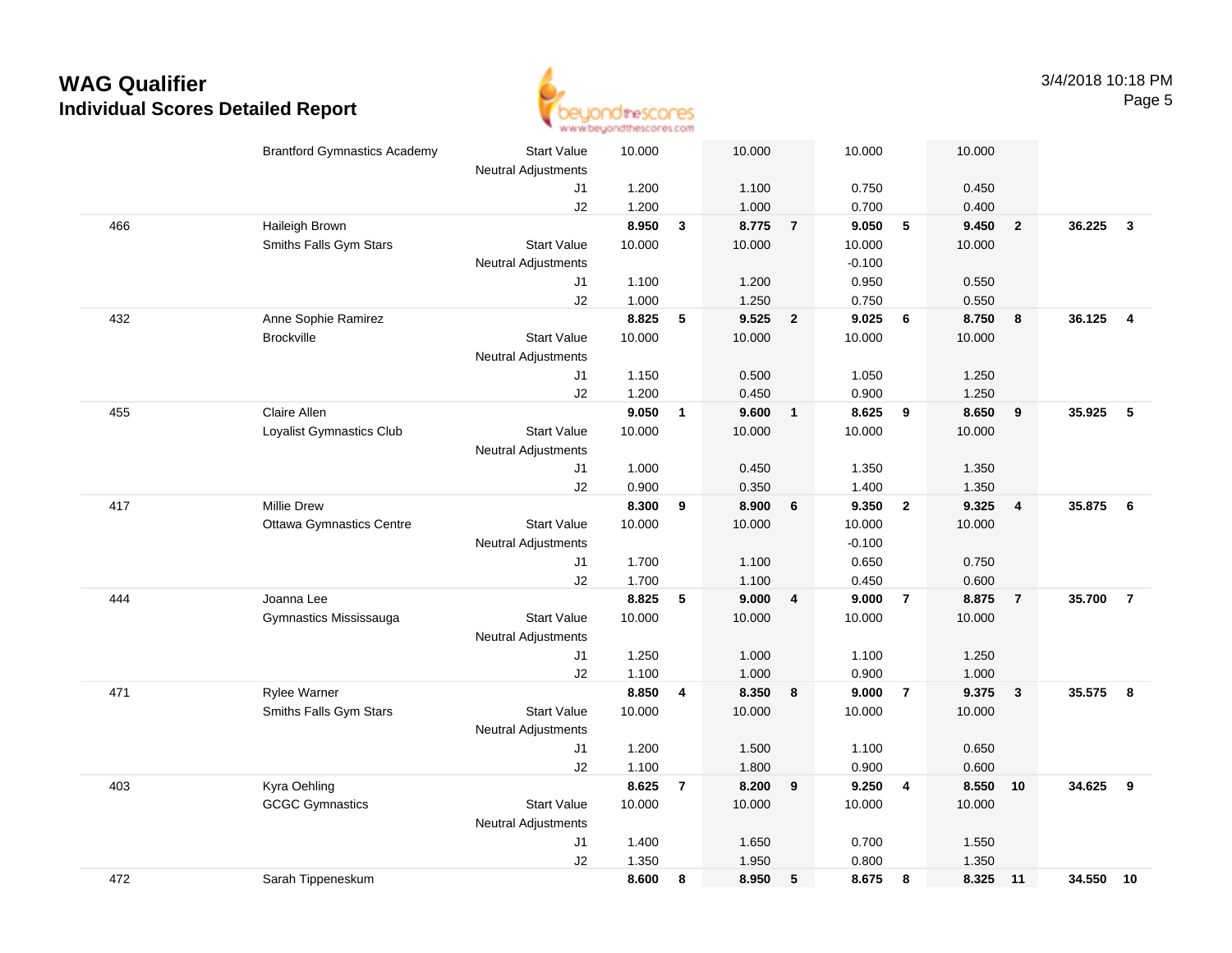

3/4/2018 10:18 PMPage 6

|     | Petawawa Gymnastic's Club | <b>Start Value</b><br><b>Neutral Adjustments</b> | 10.000   | 10.000 |    | 10.000   |    | 10.000 |    |        |      |
|-----|---------------------------|--------------------------------------------------|----------|--------|----|----------|----|--------|----|--------|------|
|     |                           | J1                                               | .500     | 1.000  |    | 1.250    |    | 1.750  |    |        |      |
|     |                           | J2                                               | 1.300    | 1.100  |    | 1.400    |    | 1.600  |    |        |      |
| 405 | Justine Taisseire         |                                                  | 8.150 10 | 7.900  | 10 | 8.425    | 10 | 8.900  | -6 | 33.375 | - 11 |
|     | <b>GCGC Gymnastics</b>    | <b>Start Value</b>                               | 10.000   | 10.000 |    | 10.000   |    | 10.000 |    |        |      |
|     |                           | <b>Neutral Adjustments</b>                       |          |        |    | $-0.200$ |    |        |    |        |      |
|     |                           | J1                                               | 900. ا   | 2.200  |    | 1.500    |    | 1.100  |    |        |      |
|     |                           | J2                                               | 1.800    | 2.000  |    | 1.250    |    | 1.100  |    |        |      |

### **Gymnastics Ontario Level 4**

| ID  | League ID | <b>Name</b>                     |                            | <b>VT</b> | #              | <b>UB</b> | #                       | <b>BB</b> | #              | <b>FX</b> | #              | $AA$ # |                |
|-----|-----------|---------------------------------|----------------------------|-----------|----------------|-----------|-------------------------|-----------|----------------|-----------|----------------|--------|----------------|
| 411 |           | <b>Kiera Vered</b>              |                            | 8.800     | 4              | 9.450     | $\overline{\mathbf{1}}$ | 9.600     | $\mathbf{1}$   | 9.475     | 3              | 37.325 | $\mathbf{1}$   |
|     |           | <b>Ottawa Gymnastics Centre</b> | <b>Start Value</b>         | 10.000    |                | 10.000    |                         | 10.000    |                | 10.000    |                |        |                |
|     |           |                                 | <b>Neutral Adjustments</b> |           |                |           |                         |           |                |           |                |        |                |
|     |           |                                 | J <sub>1</sub>             | 1.300     |                | 0.500     |                         | 0.450     |                | 0.600     |                |        |                |
|     |           |                                 | J2                         | 1.100     |                | 0.600     |                         | 0.350     |                | 0.450     |                |        |                |
| 416 |           | Leah Greenberg                  |                            | 8.700     | 6              | 9.175     | $\overline{\mathbf{3}}$ | 9.300     | $\mathbf{3}$   | 9.500     | $\overline{2}$ | 36.675 | $\overline{2}$ |
|     |           | <b>Ottawa Gymnastics Centre</b> | <b>Start Value</b>         | 10.000    |                | 10.000    |                         | 10.000    |                | 10.000    |                |        |                |
|     |           |                                 | <b>Neutral Adjustments</b> |           |                |           |                         |           |                |           |                |        |                |
|     |           |                                 | J1                         | 1.400     |                | 0.800     |                         | 0.650     |                | 0.500     |                |        |                |
|     |           |                                 | J2                         | 1.200     |                | 0.850     |                         | 0.750     |                | 0.500     |                |        |                |
| 450 |           | Summer Lagimodiere              |                            | 8.350     | 8              | 9.150     | $\overline{4}$          | 9.450     | $\overline{2}$ | 9.625     | $\mathbf{1}$   | 36.575 | 3              |
|     |           | Kanata GymnoSphere              | <b>Start Value</b>         | 10.000    |                | 10.000    |                         | 10.000    |                | 10.000    |                |        |                |
|     |           |                                 | <b>Neutral Adjustments</b> |           |                |           |                         | $-0.100$  |                |           |                |        |                |
|     |           |                                 | J1                         | 1.600     |                | 0.900     |                         | 0.350     |                | 0.400     |                |        |                |
|     |           |                                 | J2                         | 1.700     |                | 0.800     |                         | 0.550     |                | 0.350     |                |        |                |
| 435 |           | Marley Lambert                  |                            | 9.350     | 1              | 9.100     | 6                       | 8.775     | 6              | 9.075     | 5              | 36.300 | 4              |
|     |           | Greater Napanee GC              | <b>Start Value</b>         | 10.000    |                | 10.000    |                         | 10.000    |                | 10.000    |                |        |                |
|     |           |                                 | <b>Neutral Adjustments</b> |           |                |           |                         |           |                |           |                |        |                |
|     |           |                                 | J <sub>1</sub>             | 0.650     |                | 0.900     |                         | 1.150     |                | 0.900     |                |        |                |
|     |           |                                 | J2                         | 0.650     |                | 0.900     |                         | 1.300     |                | 0.950     |                |        |                |
| 446 |           | Julia Silva                     |                            | 8.675     | $\overline{7}$ | 9.200     | $\overline{\mathbf{2}}$ | 8.950     | $\overline{4}$ | 9.350     | $\overline{4}$ | 36.175 | 5              |
|     |           | Gymnastics Mississauga          | <b>Start Value</b>         | 10.000    |                | 10.000    |                         | 10.000    |                | 10.000    |                |        |                |
|     |           |                                 | <b>Neutral Adjustments</b> |           |                |           |                         |           |                |           |                |        |                |
|     |           |                                 | J <sub>1</sub>             | 1.350     |                | 0.850     |                         | 1.000     |                | 0.700     |                |        |                |
|     |           |                                 | J2                         | 1.300     |                | 0.750     |                         | 1.100     |                | 0.600     |                |        |                |
| 462 |           | <b>Isabelle Thomas</b>          |                            | 9.300     | $\mathbf{2}$   | 9.200     | $\overline{2}$          | 8.600     | -8             | 9.025     | 6              | 36.125 | 6              |

### **Level 4 Age 12 A**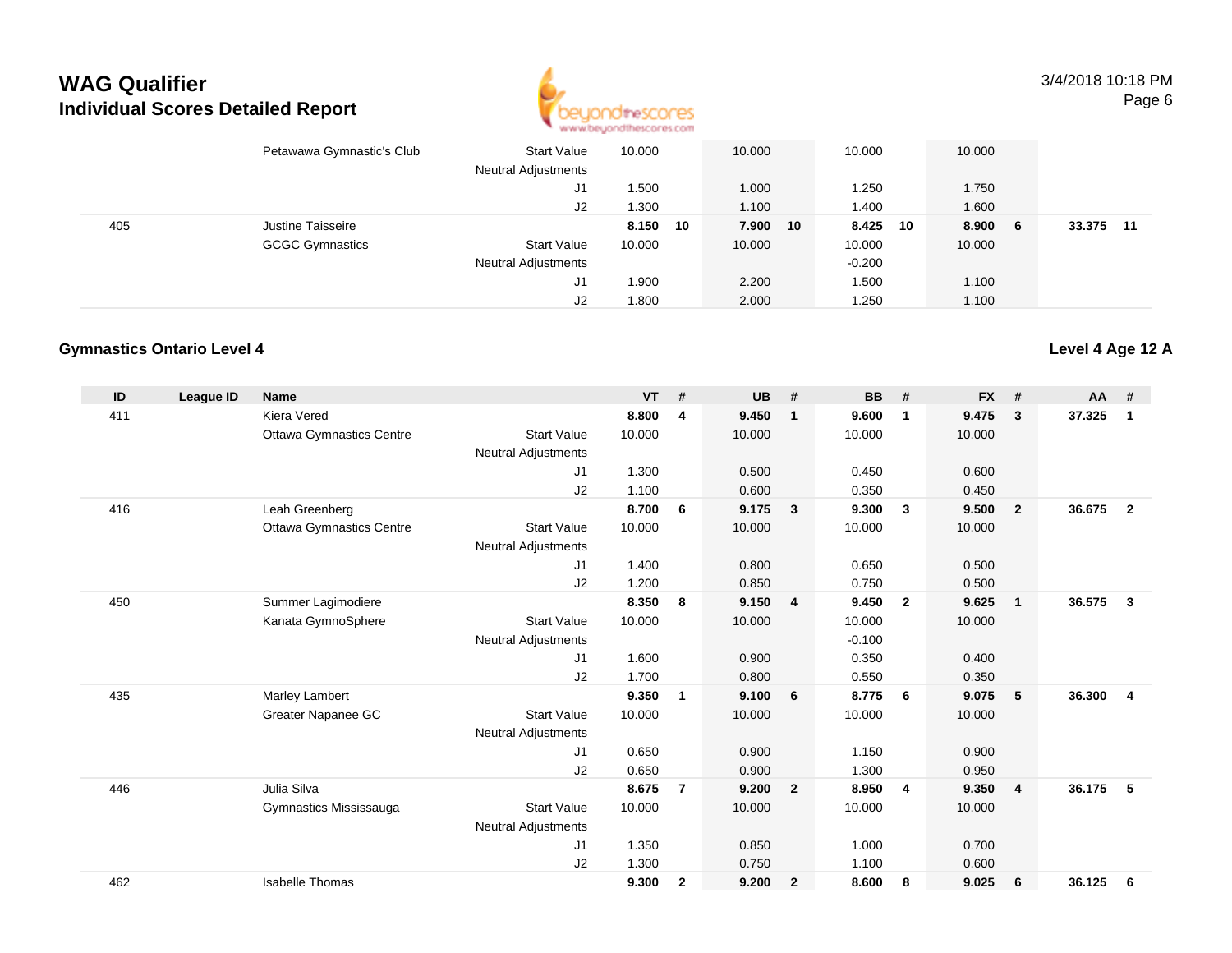

|     | North Bay Apollo         | <b>Start Value</b><br><b>Neutral Adjustments</b> | 10.000 |   | 10.000    |                | 10.000 |                | 10.000 |                         |          |                |
|-----|--------------------------|--------------------------------------------------|--------|---|-----------|----------------|--------|----------------|--------|-------------------------|----------|----------------|
|     |                          | J1                                               | 0.800  |   | 0.850     |                | 1.400  |                | 1.100  |                         |          |                |
|     |                          | J2                                               | 0.600  |   | 0.750     |                | 1.400  |                | 0.850  |                         |          |                |
| 460 | Nicole Parsons           |                                                  | 8.850  | 3 | 9.025     | $\overline{7}$ | 8.775  | 6              | 8.925  | $\overline{7}$          | 35.575   | $\overline{7}$ |
|     | Loyalist Gymnastics Club | <b>Start Value</b><br>Neutral Adjustments        | 10.000 |   | 10.000    |                | 10.000 |                | 10.000 |                         |          |                |
|     |                          | J <sub>1</sub>                                   | 1.150  |   | 0.850     |                | 1.300  |                | 1.150  |                         |          |                |
|     |                          | J2                                               | 1.150  |   | 1.100     |                | 1.150  |                | 1.000  |                         |          |                |
| 443 | Ela Latincic             |                                                  | 8.725  | 5 | $9.125$ 5 |                | 8.825  | 5              | 8.500  | - 9                     | 35.175 8 |                |
|     | Gymnastics Mississauga   | <b>Start Value</b>                               | 10.000 |   | 10.000    |                | 10.000 |                | 10.000 |                         |          |                |
|     |                          | <b>Neutral Adjustments</b>                       |        |   |           |                |        |                |        |                         |          |                |
|     |                          | J <sub>1</sub>                                   | 1.250  |   | 0.900     |                | 1.250  |                | 1.500  |                         |          |                |
|     |                          | J2                                               | 1.300  |   | 0.850     |                | 1.100  |                | 1.500  |                         |          |                |
| 404 | Amara Perera             |                                                  | 8.325  | 9 | 7.450 8   |                | 8.750  | $\overline{7}$ | 8.700  | $\overline{\mathbf{8}}$ | 33.225   | - 9            |
|     | <b>GCGC Gymnastics</b>   | <b>Start Value</b>                               | 10.000 |   | 10.000    |                | 10.000 |                | 10.000 |                         |          |                |
|     |                          | <b>Neutral Adjustments</b>                       |        |   |           |                |        |                |        |                         |          |                |
|     |                          | J <sub>1</sub>                                   | 1.650  |   | 2.600     |                | 1.350  |                | 1.400  |                         |          |                |
|     |                          | J2                                               | 1.700  |   | 2.500     |                | 1.150  |                | 1.200  |                         |          |                |

#### **Gymnastics Ontario Level 4**

**ID League ID Name VT # UB # BB # FX # AA #** 447 Tristen Tigree **8.950 <sup>2</sup> 9.375 <sup>2</sup> 9.350 <sup>2</sup> 9.500 <sup>1</sup> 37.175 <sup>1</sup>** Gymnastics Mississauga Start Value 10.000 10.000 10.000 10.000 Neutral Adjustments $-0.100$ 0.500 J1 1.100 0.700 0.500 0.550 J2 1.000 0.550 0.600 0.450 442 Hareet Kaur-Gehlon **8.750 <sup>6</sup> 9.425 <sup>1</sup> 9.525 <sup>1</sup> 9.375 <sup>2</sup> 37.075 <sup>2</sup>** Gymnastics Mississauga Start Value 10.000 10.000 10.000 10.000 Neutral Adjustments J1 1.250 0.600 0.450 0.650 J2 1.250 0.550 0.500 0.600 465 Evangelia Turlla **8.775 <sup>5</sup> 9.050 <sup>3</sup> 9.200 <sup>4</sup> 9.350 <sup>3</sup> 36.375 <sup>3</sup>** Toronto Premier Gym Clubb 3tart Value 10.000 10.000 10.000 10.000 10.000 Neutral Adjustments J1 1.250 1.100 0.750 0.600 J2 1.200 0.800 0.850 0.700 461Renee McNamara **9.125 <sup>1</sup> 8.675 <sup>4</sup> 9.125 <sup>6</sup> 9.100 <sup>4</sup> 36.025 <sup>4</sup>**

### **Level 4 Age 12 B**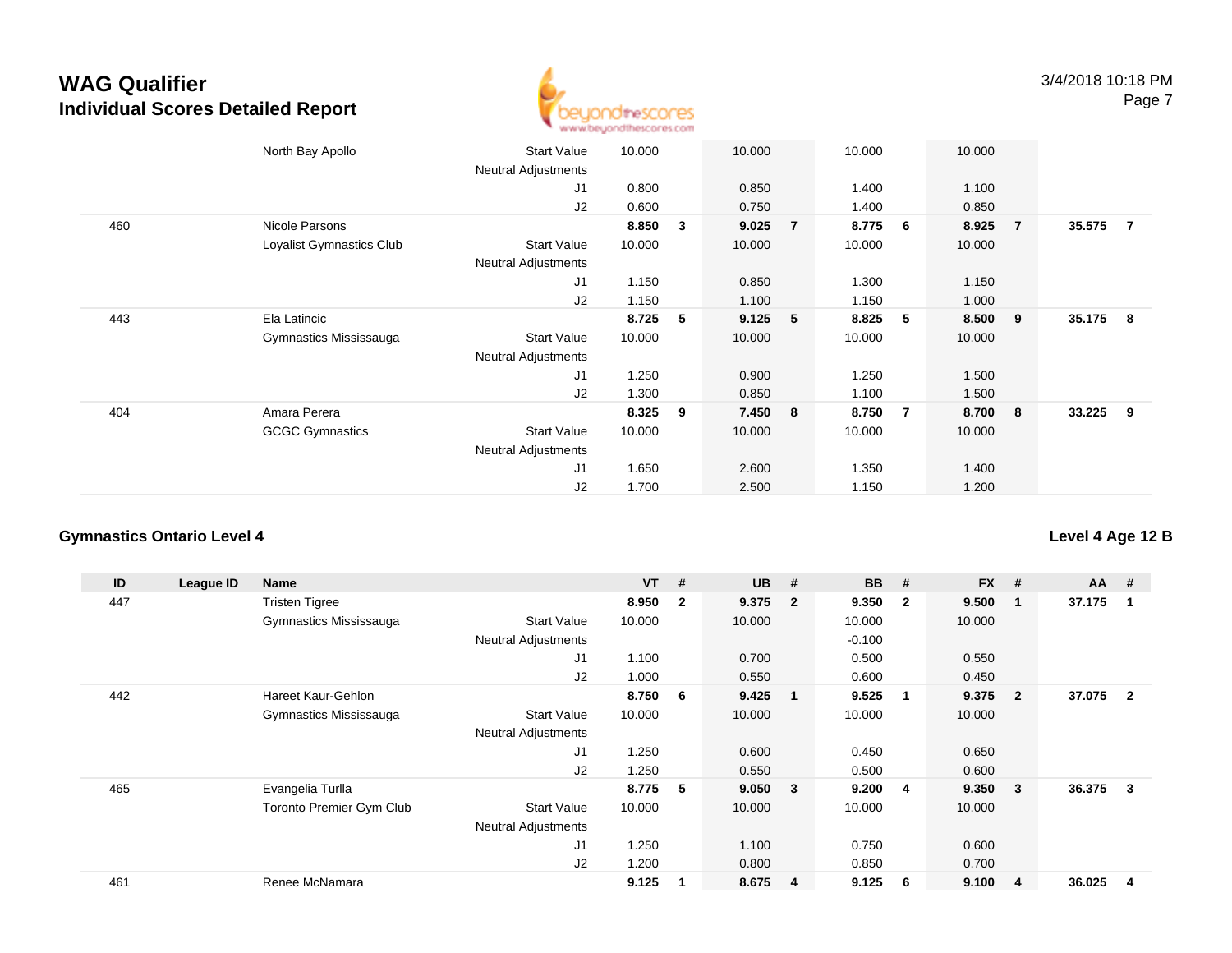

|     | North Bay Apollo  | <b>Start Value</b>         | 10.000 |   | 10.000 |                | 10.000 |                | 10.000 |                |        |                |
|-----|-------------------|----------------------------|--------|---|--------|----------------|--------|----------------|--------|----------------|--------|----------------|
|     |                   | Neutral Adjustments        |        |   |        |                |        |                |        |                |        |                |
|     |                   | J1                         | 0.900  |   | 1.400  |                | 0.900  |                | 0.900  |                |        |                |
|     |                   | J2                         | 0.850  |   | 1.250  |                | 0.850  |                | 0.900  |                |        |                |
| 407 | Megan Morrow      |                            | 8.825  | 4 | 8.250  | 6              | 9.000  | $\overline{7}$ | 9.025  | 6              | 35.100 | -5             |
|     | Xperience         | Start Value                | 10.000 |   | 10.000 |                | 10.000 |                | 10.000 |                |        |                |
|     |                   | Neutral Adjustments        |        |   |        |                |        |                |        |                |        |                |
|     |                   | J1                         | 1.150  |   | 1.900  |                | 1.000  |                | 0.900  |                |        |                |
|     |                   | J2                         | 1.200  |   | 1.600  |                | 1.000  |                | 1.050  |                |        |                |
| 409 | Isabelle Schori   |                            | 8.775  | 5 | 7.600  | 8              | 9.175  | 5              | 9.075  | $-5$           | 34.625 | - 6            |
|     | Xperience         | <b>Start Value</b>         | 10.000 |   | 10.000 |                | 10.000 |                |        |                |        |                |
|     |                   | Neutral Adjustments        |        |   |        |                |        |                | 10.000 |                |        |                |
|     |                   | J1                         | 1.350  |   | 2.400  |                | 0.900  |                | 1.000  |                |        |                |
|     |                   | J2                         | 1.100  |   | 2.400  |                | 0.750  |                | 0.850  |                |        |                |
| 430 | Mia McGovern      |                            | 8.500  | 7 | 7.675  | $\overline{7}$ | 9.250  | $\mathbf{3}$   | 8.675  | $\overline{7}$ | 34.100 | $\overline{7}$ |
|     | <b>Brockville</b> | <b>Start Value</b>         | 10.000 |   | 10.000 |                | 10.000 |                | 10.000 |                |        |                |
|     |                   | Neutral Adjustments        |        |   |        |                |        |                |        |                |        |                |
|     |                   | J1                         | 1.600  |   | 2.250  |                | 0.750  |                | 1.250  |                |        |                |
|     |                   | J2                         | 1.400  |   | 2.400  |                | 0.750  |                | 1.400  |                |        |                |
| 406 | Carlyn Brunette   |                            | 8.850  | 3 | 8.350  | $\sqrt{5}$     | 8.600  | 8              | 8.200  | 8              | 34.000 | - 8            |
|     | Xperience         | <b>Start Value</b>         | 10.000 |   | 10.000 |                | 10.000 |                | 10.000 |                |        |                |
|     |                   | <b>Neutral Adjustments</b> |        |   |        |                |        |                |        |                |        |                |
|     |                   | J1                         | 1.200  |   | 1.700  |                | 1.400  |                | 1.700  |                |        |                |
|     |                   | J2                         | 1.100  |   | 1.600  |                | 1.400  |                | 1.900  |                |        |                |

### **Gymnastics Ontario Level 4**

**Level 4 Age 14**

| ID  | League ID | <b>Name</b>         |                            | $VT$ # |                | <b>UB</b> | #                       | <b>BB</b> | -#                      | <b>FX</b> | #   | AA     | #                       |
|-----|-----------|---------------------|----------------------------|--------|----------------|-----------|-------------------------|-----------|-------------------------|-----------|-----|--------|-------------------------|
| 454 |           | Emma Day            |                            | 9.075  | $\overline{2}$ | 8.900     | $\overline{\mathbf{3}}$ | 8.700     | $\overline{\mathbf{3}}$ | 9.625     |     | 36.300 | -1                      |
|     |           | Kingston Gymnastics | <b>Start Value</b>         | 10.000 |                | 10.000    |                         | 10.000    |                         | 10.000    |     |        |                         |
|     |           |                     | <b>Neutral Adjustments</b> |        |                |           |                         |           |                         |           |     |        |                         |
|     |           |                     | J <sub>1</sub>             | 0.950  |                | 1.000     |                         | 1.200     |                         | 0.400     |     |        |                         |
|     |           |                     | J2                         | 0.900  |                | 1.200     |                         | 1.400     |                         | 0.350     |     |        |                         |
| 451 |           | Melissa Wry         |                            | 8.975  | 4              | 9.100     | $\overline{\mathbf{2}}$ | 8.950     | $\overline{\mathbf{2}}$ | 9.200     | - 3 | 36.225 | $\overline{\mathbf{2}}$ |
|     |           | Kingston Gymnastics | <b>Start Value</b>         | 10.000 |                | 10.000    |                         | 10.000    |                         | 10.000    |     |        |                         |
|     |           |                     | <b>Neutral Adjustments</b> |        |                |           |                         |           |                         |           |     |        |                         |
|     |           |                     | J <sub>1</sub>             | 1.050  |                | 0.900     |                         | 1.000     |                         | 0.900     |     |        |                         |
|     |           |                     | J2                         | 1.000  |                | 0.900     |                         | 1.100     |                         | 0.700     |     |        |                         |
| 433 |           | Camryn Wells        |                            | 8.900  | 5              | 9.500     |                         | 8.125     | - 6                     | 9.150     | -4  | 35.675 | -3                      |
|     |           |                     |                            |        |                |           |                         |           |                         |           |     |        |                         |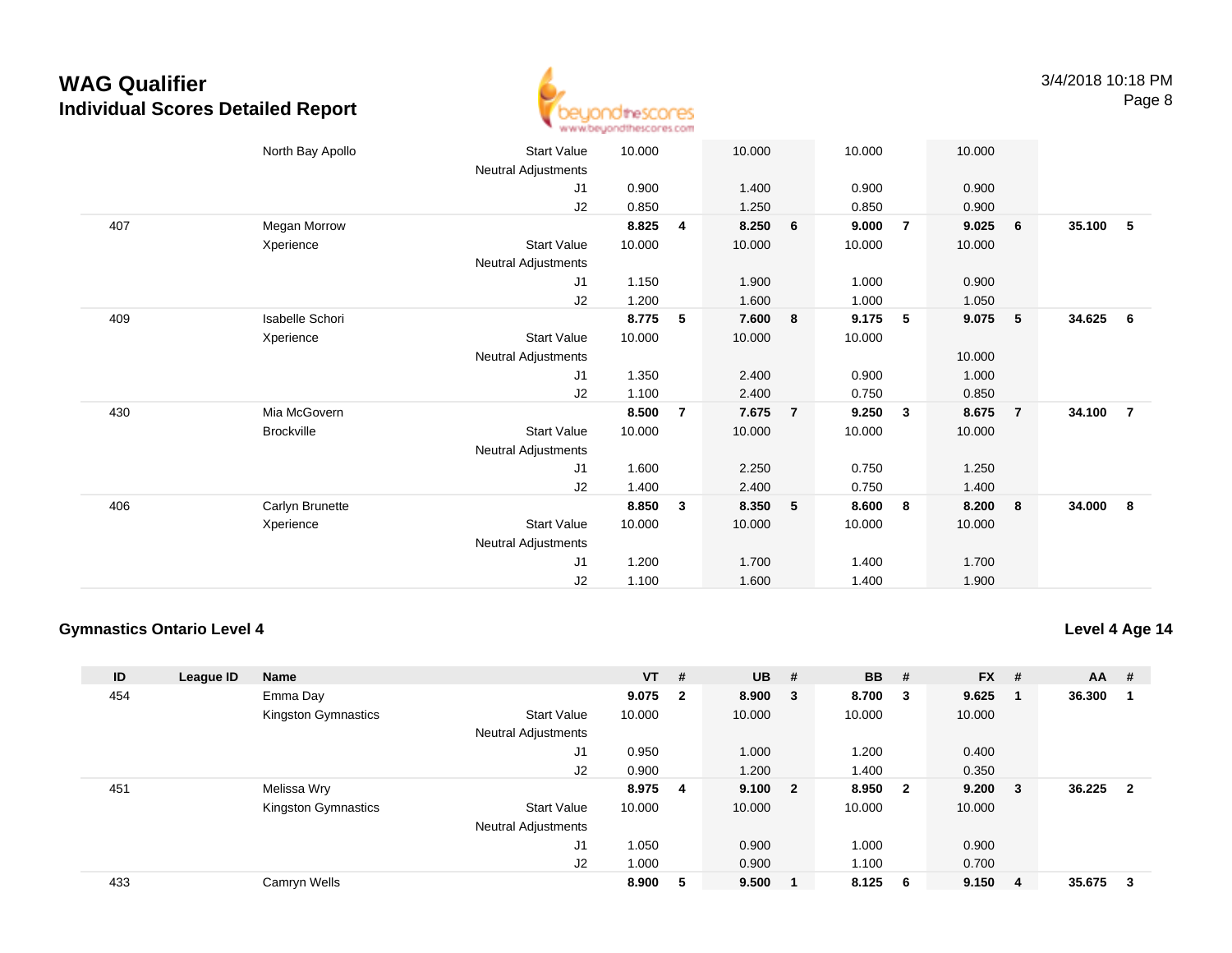

|     | <b>Brockville</b>        |                     | 10.000 |                | 10.000 |   |          |                | 10.000 |                         |        |                |
|-----|--------------------------|---------------------|--------|----------------|--------|---|----------|----------------|--------|-------------------------|--------|----------------|
|     |                          | <b>Start Value</b>  |        |                |        |   | 10.000   |                |        |                         |        |                |
|     |                          | Neutral Adjustments |        |                |        |   | $-0.100$ |                |        |                         |        |                |
|     |                          | J <sub>1</sub>      | 1.000  |                | 0.450  |   | 1.850    |                | 0.850  |                         |        |                |
|     |                          | J2                  | 1.200  |                | 0.550  |   | 1.700    |                | 0.850  |                         |        |                |
| 408 | Megan Paquette           |                     | 8.850  | 6              | 8.350  | 5 | 9.300    | $\overline{1}$ | 8.900  | 6                       | 35.400 | $\overline{4}$ |
|     | Xperience                | <b>Start Value</b>  | 10.000 |                | 10.000 |   | 10.000   |                | 10.000 |                         |        |                |
|     |                          | Neutral Adjustments |        |                |        |   |          |                |        |                         |        |                |
|     |                          | J1                  | 1.200  |                | 1.500  |   | 0.650    |                | 1.000  |                         |        |                |
|     |                          | J2                  | 1.100  |                | 1.800  |   | 0.750    |                | 1.200  |                         |        |                |
| 402 | Anna Ginther             |                     | 9.125  | 1              | 8.725  | 4 | 8.275    | 5              | 8.700  | 7                       | 34.825 | 5              |
|     | <b>GCGC Gymnastics</b>   | <b>Start Value</b>  | 10.000 |                | 10.000 |   | 10.000   |                | 10.000 |                         |        |                |
|     |                          | Neutral Adjustments |        |                |        |   |          |                |        |                         |        |                |
|     |                          | J1                  | 0.900  |                | 1.300  |   | 1.850    |                | 1.300  |                         |        |                |
|     |                          | J2                  | 0.850  |                | 1.250  |   | 1.600    |                | 1.300  |                         |        |                |
| 470 | Brynn McNaughton         |                     | 8.700  | $\overline{7}$ | 8.350  | 5 | 8.350    | $\overline{4}$ | 9.250  | $\overline{\mathbf{2}}$ | 34.650 | - 6            |
|     | Smiths Falls Gym Stars   | <b>Start Value</b>  | 10.000 |                | 10.000 |   | 10.000   |                | 10.000 |                         |        |                |
|     |                          | Neutral Adjustments |        |                |        |   | $-0.100$ |                |        |                         |        |                |
|     |                          | J <sub>1</sub>      | 1.300  |                | 1.600  |   | 1.650    |                | 0.750  |                         |        |                |
|     |                          | J2                  | 1.300  |                | 1.700  |   | 1.450    |                | 0.750  |                         |        |                |
| 423 | <b>Madison Armstrong</b> |                     | 9.050  | 3              | 8.350  | 5 | 7.950    | $\overline{7}$ | 9.100  | -5                      | 34.450 | $\overline{7}$ |
|     | <b>Brockville</b>        | <b>Start Value</b>  | 10.000 |                | 10.000 |   | 10.000   |                | 10.000 |                         |        |                |
|     |                          |                     |        |                |        |   |          |                |        |                         |        |                |
|     |                          | Neutral Adjustments |        |                |        |   |          |                |        |                         |        |                |
|     |                          | J <sub>1</sub>      | 1.000  |                | 1.500  |   | 2.300    |                | 0.850  |                         |        |                |
|     |                          | J2                  | 0.900  |                | 1.800  |   | 1.800    |                | 0.950  |                         |        |                |

### **Gymnastics Ontario Level 4**

**Level 4 Age 15+**

| ID  | League ID | Name                     |                            | <b>VT</b> | #              | <b>UB</b> | #                       | <b>BB</b> | #                       | <b>FX</b> | #  | <b>AA</b> | #              |
|-----|-----------|--------------------------|----------------------------|-----------|----------------|-----------|-------------------------|-----------|-------------------------|-----------|----|-----------|----------------|
| 456 |           | Abby Landry              |                            | 8.950     | $\overline{2}$ | 9.350     | $\blacksquare$ 1        | 9.000     |                         | 9.100     | -2 | 36.400    |                |
|     |           | Loyalist Gymnastics Club | <b>Start Value</b>         | 10.000    |                | 10.000    |                         | 10.000    |                         | 10.000    |    |           |                |
|     |           |                          | <b>Neutral Adjustments</b> |           |                |           |                         | $-0.100$  |                         |           |    |           |                |
|     |           |                          | J1                         | 1.000     |                | 0.650     |                         | 1.000     |                         | 1.000     |    |           |                |
|     |           |                          | J <sub>2</sub>             | 1.100     |                | 0.650     |                         | 0.800     |                         | 0.800     |    |           |                |
| 459 |           | Kiersten Freeman         |                            | 8.925     | 3              | 8.975     | $\overline{\mathbf{2}}$ | 8.675     | - 3                     | 9.050     | -3 | 35.625    | $\overline{2}$ |
|     |           | Loyalist Gymnastics Club | <b>Start Value</b>         | 10.000    |                | 10.000    |                         | 10.000    |                         | 10.000    |    |           |                |
|     |           |                          | <b>Neutral Adjustments</b> |           |                |           |                         |           |                         |           |    |           |                |
|     |           |                          | J1                         | 1.150     |                | 0.950     |                         | 1.350     |                         | 1.000     |    |           |                |
|     |           |                          | J <sub>2</sub>             | 1.000     |                | 1.100     |                         | 1.300     |                         | 0.900     |    |           |                |
| 467 |           | Grace Callan             |                            | 8.675     | 4              | 8.600     | $_{3}$                  | 8.875     | $\overline{\mathbf{2}}$ | 9.275     |    | 35.425    | 3              |
|     |           |                          |                            |           |                |           |                         |           |                         |           |    |           |                |